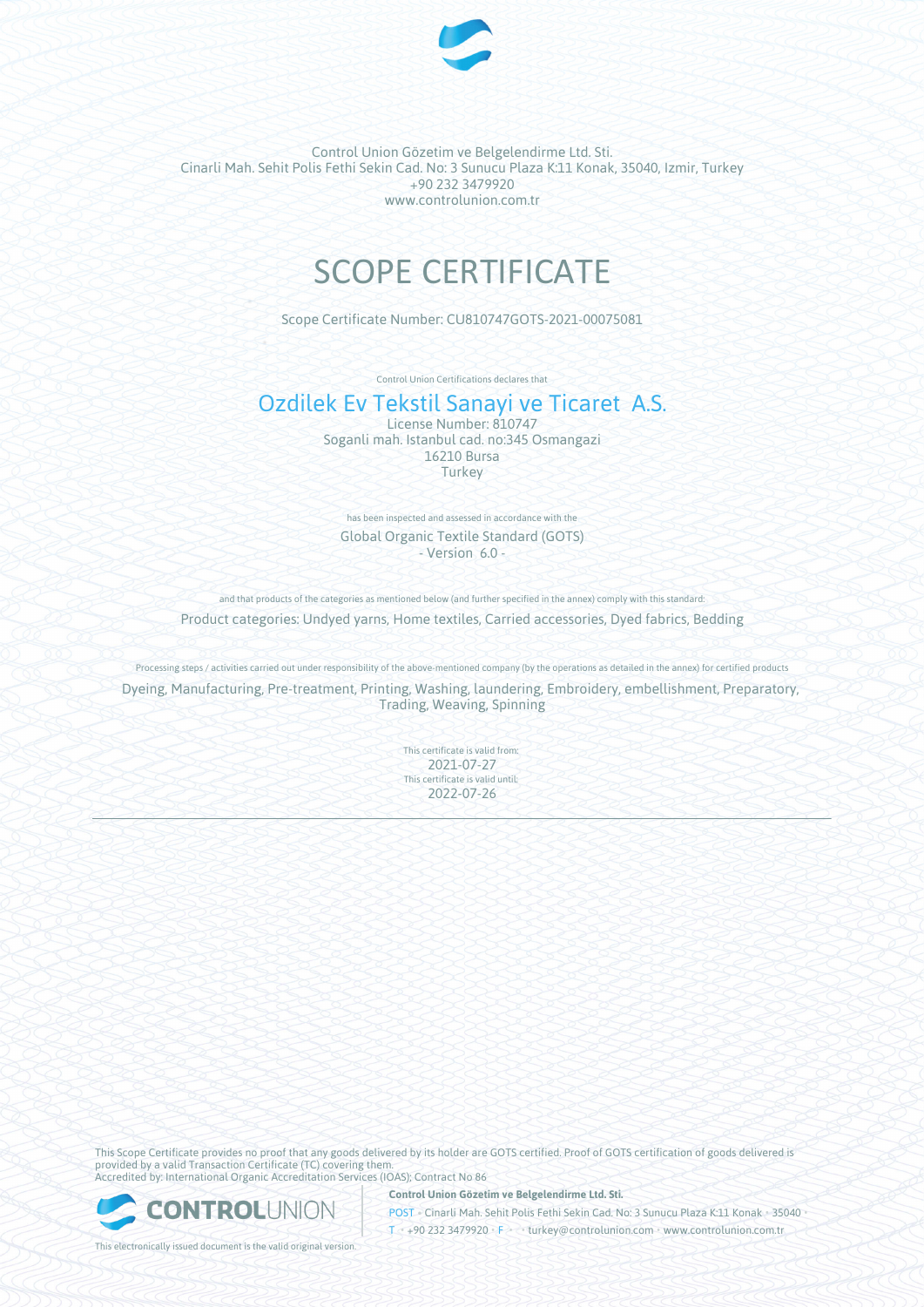

Place and date of issue:



2021-07-30, Izmir

Name of authorised person:

On behalf of the Managing Director Onur Kısacık | Certifier

Stamp of the issuing body



Logo of the accreditation body





This Scope Certificate provides no proof that any goods delivered by its holder are GOTS certified. Proof of GOTS certification of goods delivered is provided by a valid Transaction Certificate (TC) covering them. Accredited by: International Organic Accreditation Services (IOAS); Contract No 86



**Control Union Gözetim ve Belgelendirme Ltd. Sti.**

POST • Cinarli Mah. Sehit Polis Fethi Sekin Cad. No: 3 Sunucu Plaza K:11 Konak • 35040 • T • +90 232 3479920 • F • • turkey@controlunion.com • www.controlunion.com.tr

This electronically issued document is the valid original version.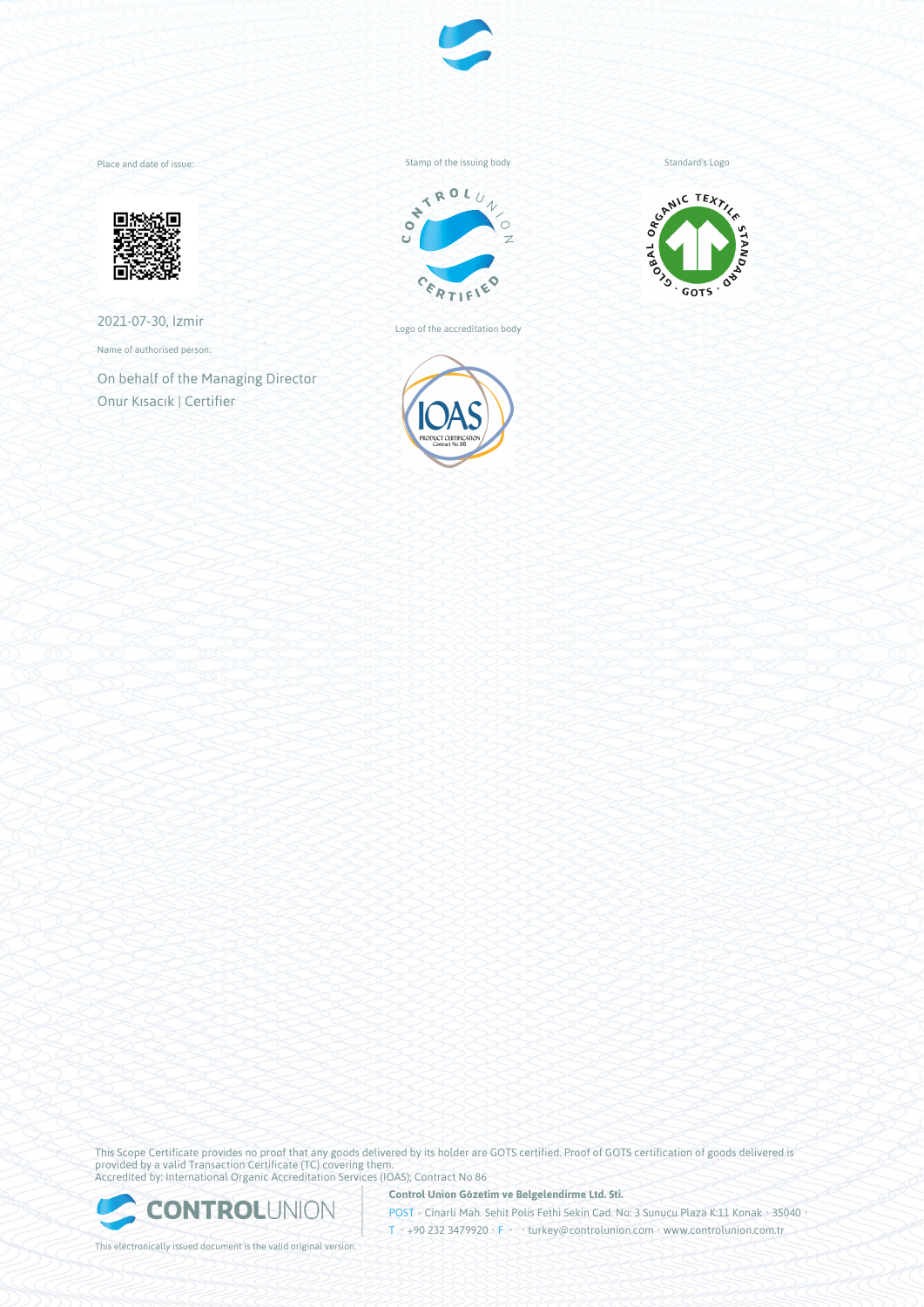

### **Ozdilek Ev Tekstil Sanayi ve Ticaret A.S. Global Organic Textile Standard (GOTS)**

## Products Annex to certificate no. CU810747GOTS-2021-00075081

In specific the certificate covers the following products:

| <b>Product category</b> | <b>Product details</b>              | <b>Material composition</b> | Label grade |
|-------------------------|-------------------------------------|-----------------------------|-------------|
| Bedding                 | Bed linen, bed sheets               | 100.0% Organic Cotton       | Organic     |
| Carried accessories     | Bags, handbags, totes, pouches      | 100.0% Organic Cotton       | Organic     |
| Dyed fabrics            | <b>Terry fabrics</b>                | 100.0% Organic Cotton       | Organic     |
| Home textiles           | Towels, kitchen linen, toilet linen | 100.0% Organic Cotton       | Organic     |
| Home textiles           | Undergarment, sleepwear, robes      | 100.0% Organic Cotton       | Organic     |
| Undyed yarns            | Carded yarns                        | 100.0% Organic Cotton       | Organic     |
| Undyed yarns            | Combed yarns                        | 100.0% Organic Cotton       | Organic     |

Place and date of issue:



2021-07-30, Izmir

Name of authorised person:

On behalf of the Managing Director Onur Kısacık | Certifier

Stamp of the issuing body



Logo of the accreditation body





Standard's logo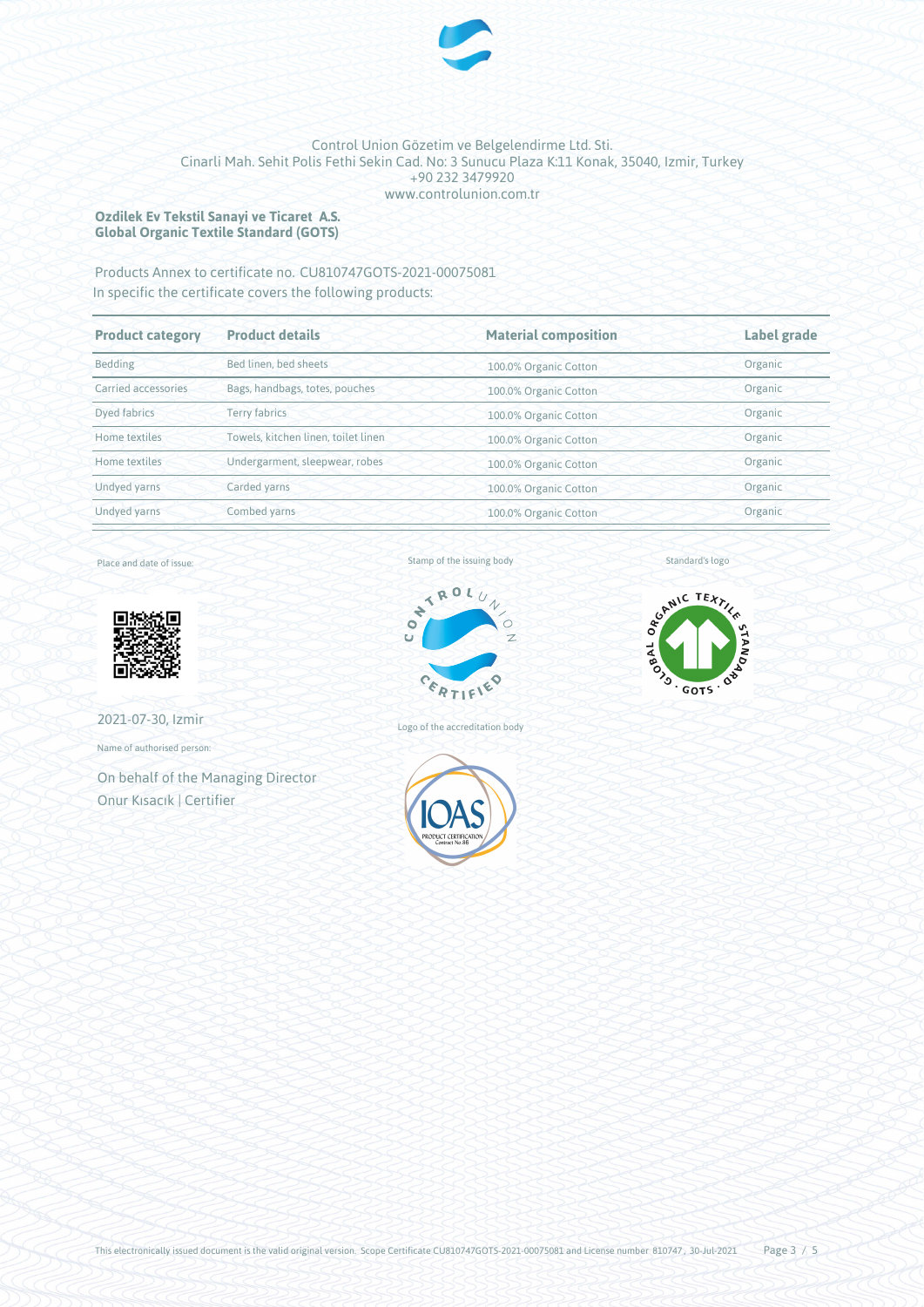

### **Ozdilek Ev Tekstil Sanayi ve Ticaret A.S. Global Organic Textile Standard (GOTS)**

Facility Annex to certificate no. CU810747GOTS-2021-00075081

Under the scope of this certificate the following facilities / subcontractors have been inspected and assessed. The listed processing steps/activities comply with the corresponding criteria of the Global Organic Textile Standard (GOTS) for the certified products:

| <b>Name of facility</b>                                 | <b>Address of operation</b>                                             | <b>Processing steps / activities</b>                                                                                    | <b>Type of</b><br>relation |
|---------------------------------------------------------|-------------------------------------------------------------------------|-------------------------------------------------------------------------------------------------------------------------|----------------------------|
| Ozdilek Ev Tekstil Sanayi ve Ticaret A.S.<br>(dyehouse) | Süleymaniye OSB mah. Tayyare cad. no:7 Inegol<br><b>Bursa</b><br>Turkey | <b>Dyeing</b><br>Manufacturing<br>Pre-treatment<br>Printing<br>Washing, laundering                                      | facility                   |
| Ozdilek Ev Tekstil Sanayi ve Ticaret A.S.               | Soganli mah. Istanbul cad. no:345 Osmangazi<br>16210Bursa<br>Turkey     | <b>Dyeing</b><br>Embroidery, embellishment<br>Manufacturing<br>Preparatory<br>Trading<br>Washing, laundering<br>Weaving | main                       |
| Ozdilek Ev Tekstil Sanayi ve Ticaret A.S.<br>(spinning) | OSB. 2. Cad. Inegol<br><b>Bursa</b><br>Turkey                           | Spinning                                                                                                                | facility                   |

Non-Certified Subcontractor Appendix to Certificate no. CU810747GOTS-2021-00075081

| <b>Name of facility</b> | <b>Address of operation</b> | <b>Processing steps / activities</b><br>subcontracted |
|-------------------------|-----------------------------|-------------------------------------------------------|
|                         | No subcontractors           |                                                       |

Certified Subcontractor Appendix to Certificate no. CU810747GOTS-2021-00075081 The following independently certified subcontractors are listed under this scope certificate.

| <b>License number Expiry</b> | date | <b>Name of facility</b> | <b>Address of operation</b>    | <b>Processing steps /</b><br>activities<br>subcontracted | <b>Type of relation</b> |
|------------------------------|------|-------------------------|--------------------------------|----------------------------------------------------------|-------------------------|
|                              |      |                         | No certified<br>subcontractors |                                                          |                         |